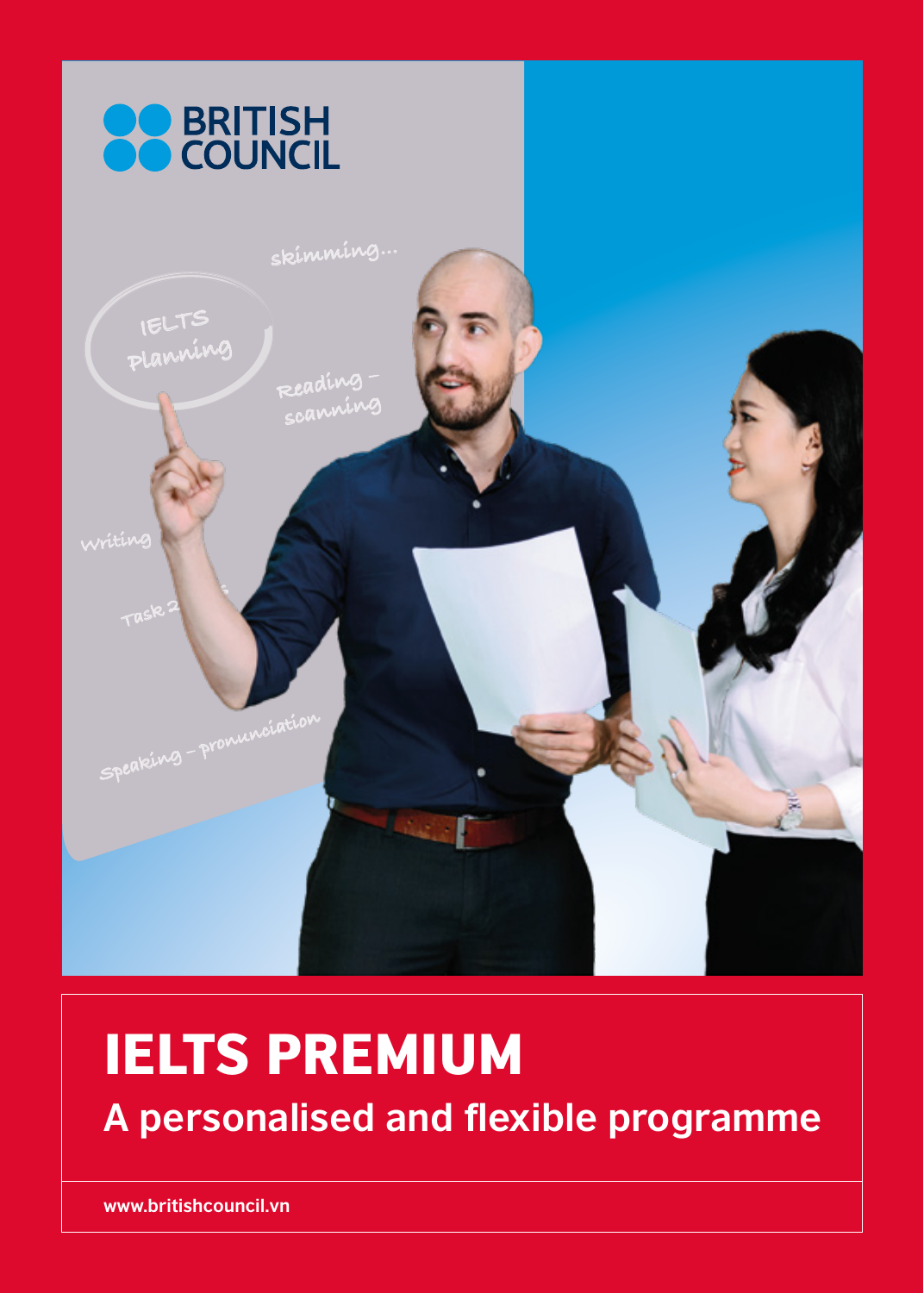### **Five reasons to take the** IELTS Premium **course at the British Council**



A global expert you can trust - More than 85 years of experience worldwide in quality English teaching, exams and education. Co-owner of IELTS



Diagnostic test and tailored study plan - Personalised to your needs and monitored by our IELTS experts at key stages in your programme



Individual attention - One-to-one tutorials and speaking tests with feedback using IELTS criteria, plus IELTS writing feedback for over ten scripts. See the progress and understand what you need to do



Flexible booking system for over 90 hours of face-to-face lessons, including 72 hours on all four IELTS skills - Never miss a lesson, and choose days and times to take control of your schedule



Over 150 hours of additional learning - exclusive British Council IELTS apps and online learning, plus access to free club activities for enhanced learning and practice.

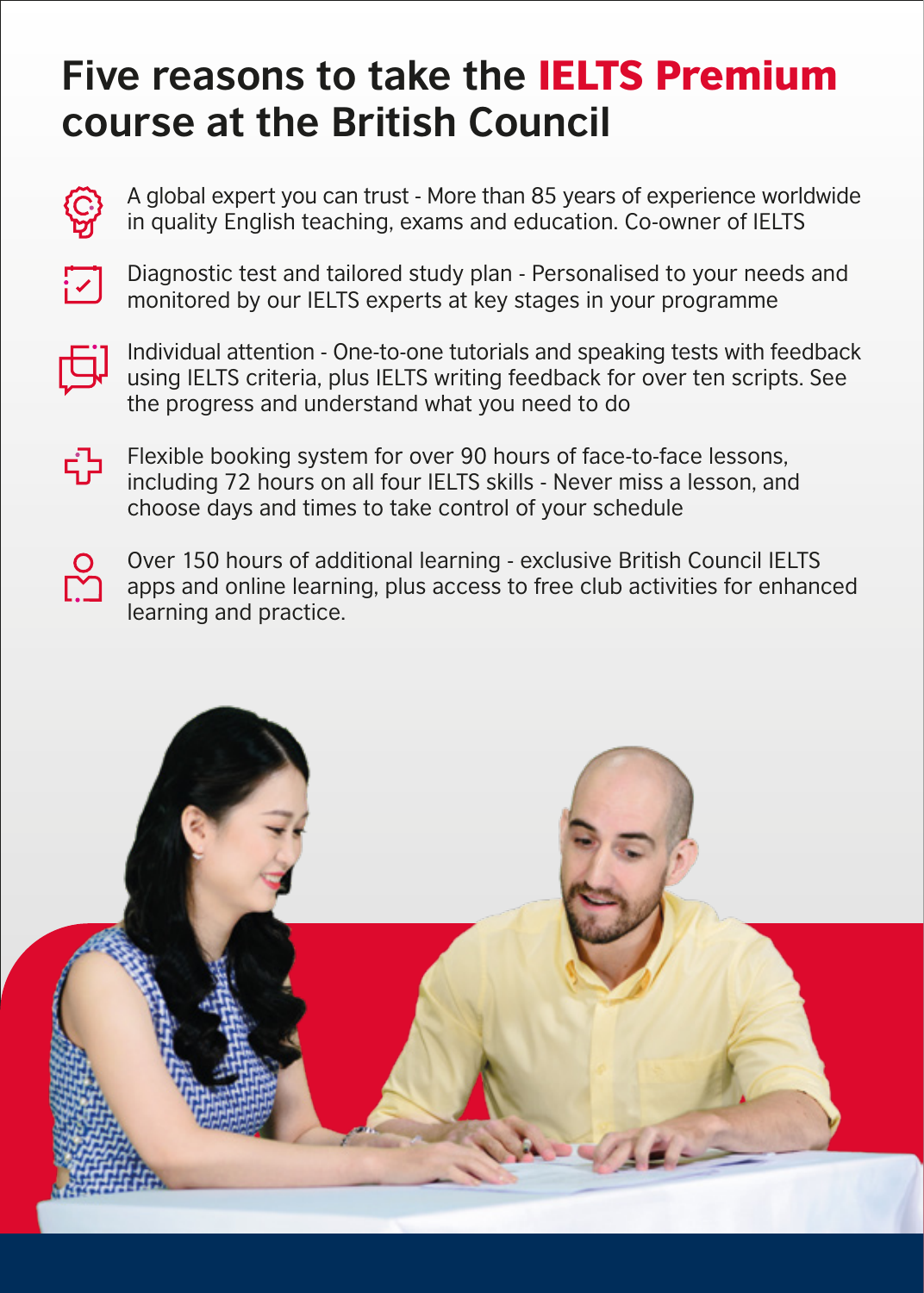## **IELTS Premium** exclusive support



### **Some** topics **for reference**

#### **Listening**

- Avoiding distracting information
- Improving spelling
- Understanding descriptions of locations
- Writing appropriate answers
- **Practice test**

#### **Speaking**

- Displaying grammatical knowledge
- Effective pronunciation
- Avoiding breakdowns in speech
- Maintaining rhythm in speech
- Practice test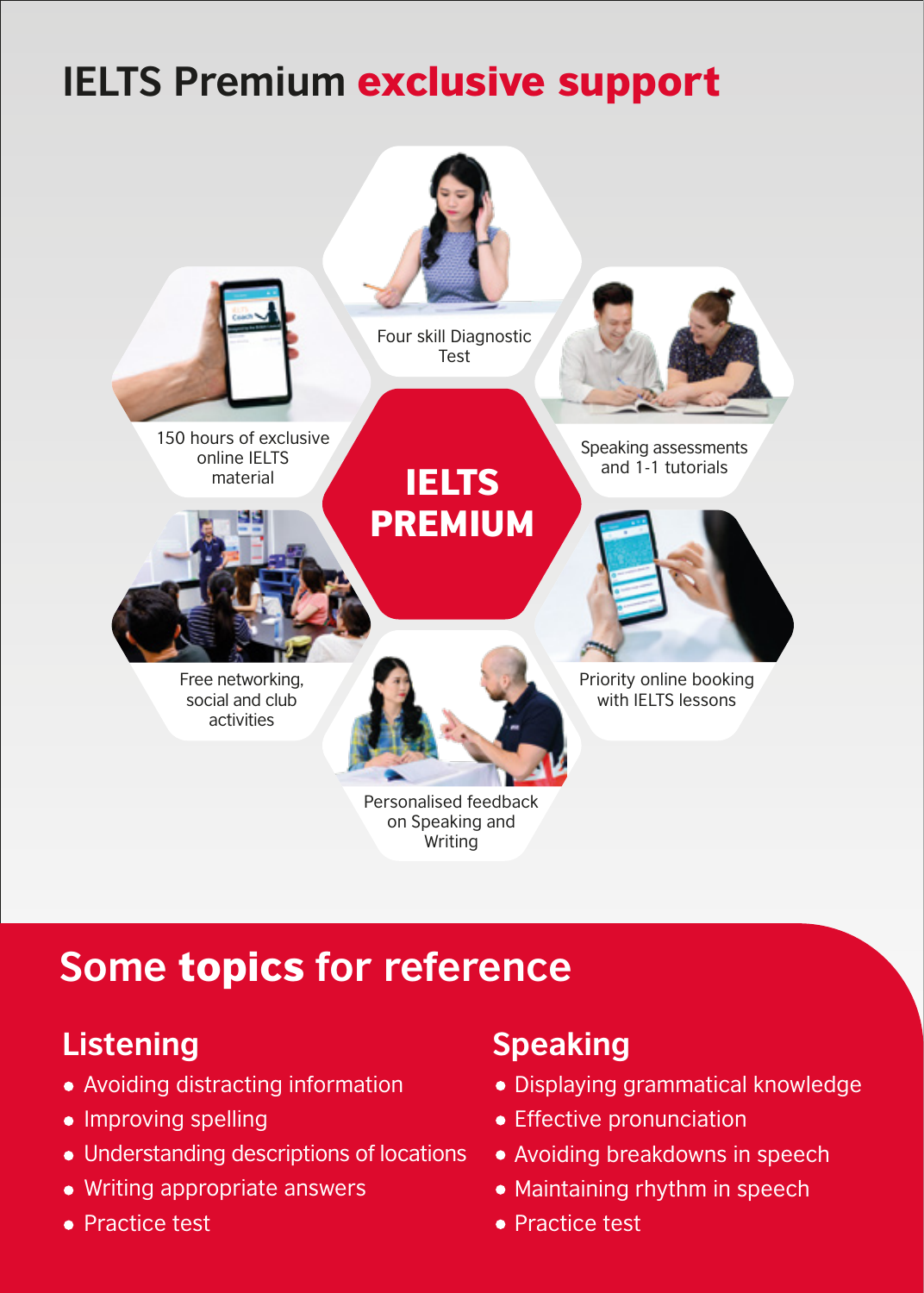#### **Reading**

- Identifying main ideas
- Locating relevant paragraphs
- Using contextual clues
- Understanding the writer's opinions
- **Practice test**

### **Writing**

- Categorising data
- Describing maps and plans
- Brainstorming and planning
- $\bullet$  Introducing examples
- **•** Practice test

## IELTS **experts**

The British Council has been a world leader and authority in English language teaching and testing for over 85 years. It is a co-owner of IELTS, and administers the exam in over 100 countries worldwide. We teach English in over 50 countries and we have strict quality standards and teacher recruitment processes.

We also provide our teachers with training and support towards formal qualifications, such as diplomas and master's degrees.

"Hi, my name is Mel (and my Vietnamese name is Trang). I am IELTS coordinator at the British Council in Hanoi. I have been teaching English for 15 years – and in Vietnam since 2014. I am an experienced IELTS teacher and teacher trainer and really enjoy seeing students achieve their goals. The best part of my job is helping students to improve their IELTS scores in order to progress at work, live and study abroad and become more confident in English."

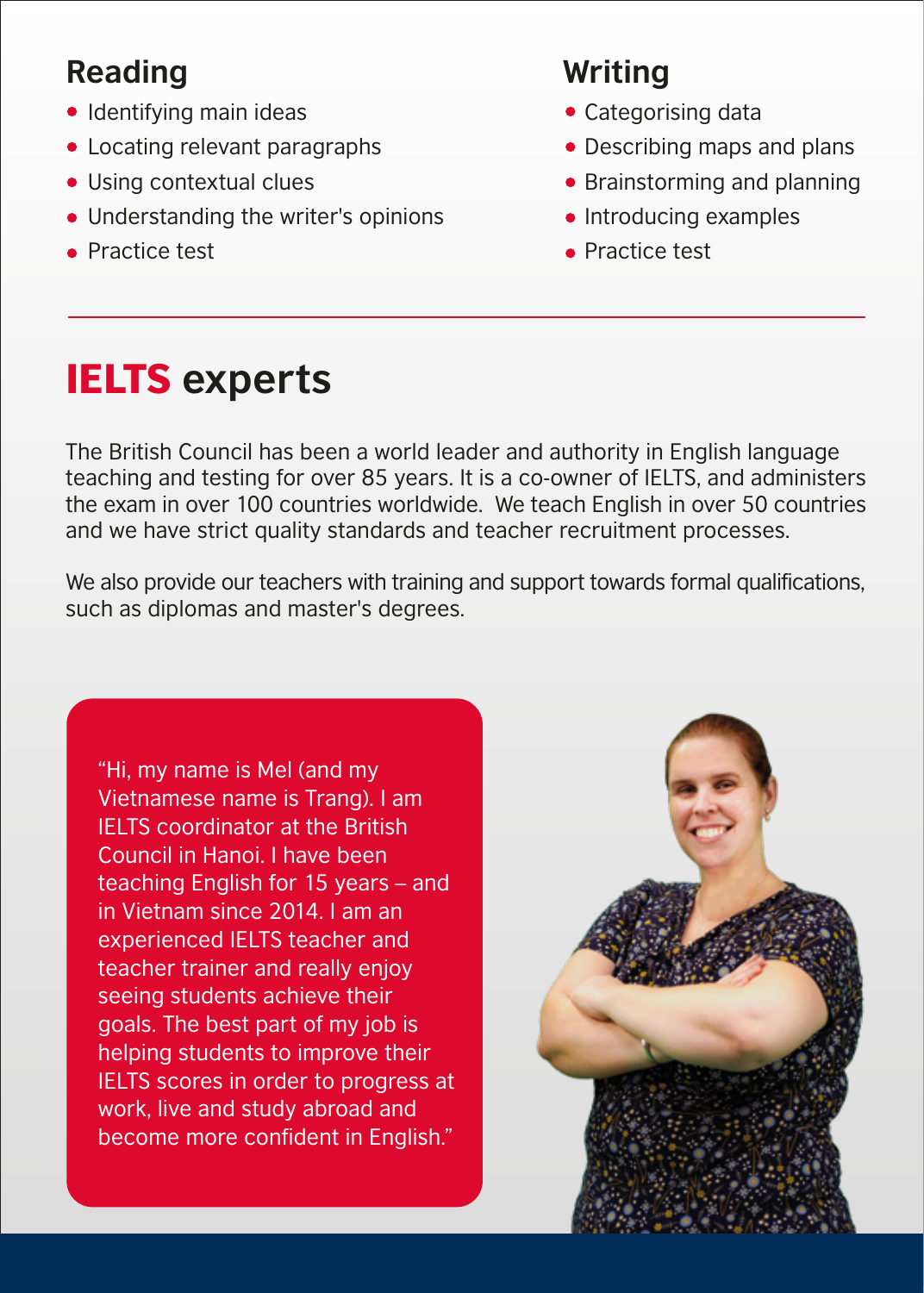

## **Exclusive access to 150 hours of high-quality,**  online IELTS preparation

#### **30 hours of IELTS Coach App**

- Reading and Listening practice
- Language development
- IELTS question practice

#### **120 hours of Road to IELTS**

- Exclusive British Council content full package
- Input and practice for all four skills
- Audio and video content
- Test practice
- Language and vocabulary development around typical IELTS topic areas

### **English practice activities** outside of class

myClub is an English language learning and social activity to help you broaden and develop your language in an enjoyable way, practice the four IELTS skills and build your confidence in using English.



Students engage in social activities such as teatime and coffee culture, English challenge to practice and learn more about English outside the classroom.